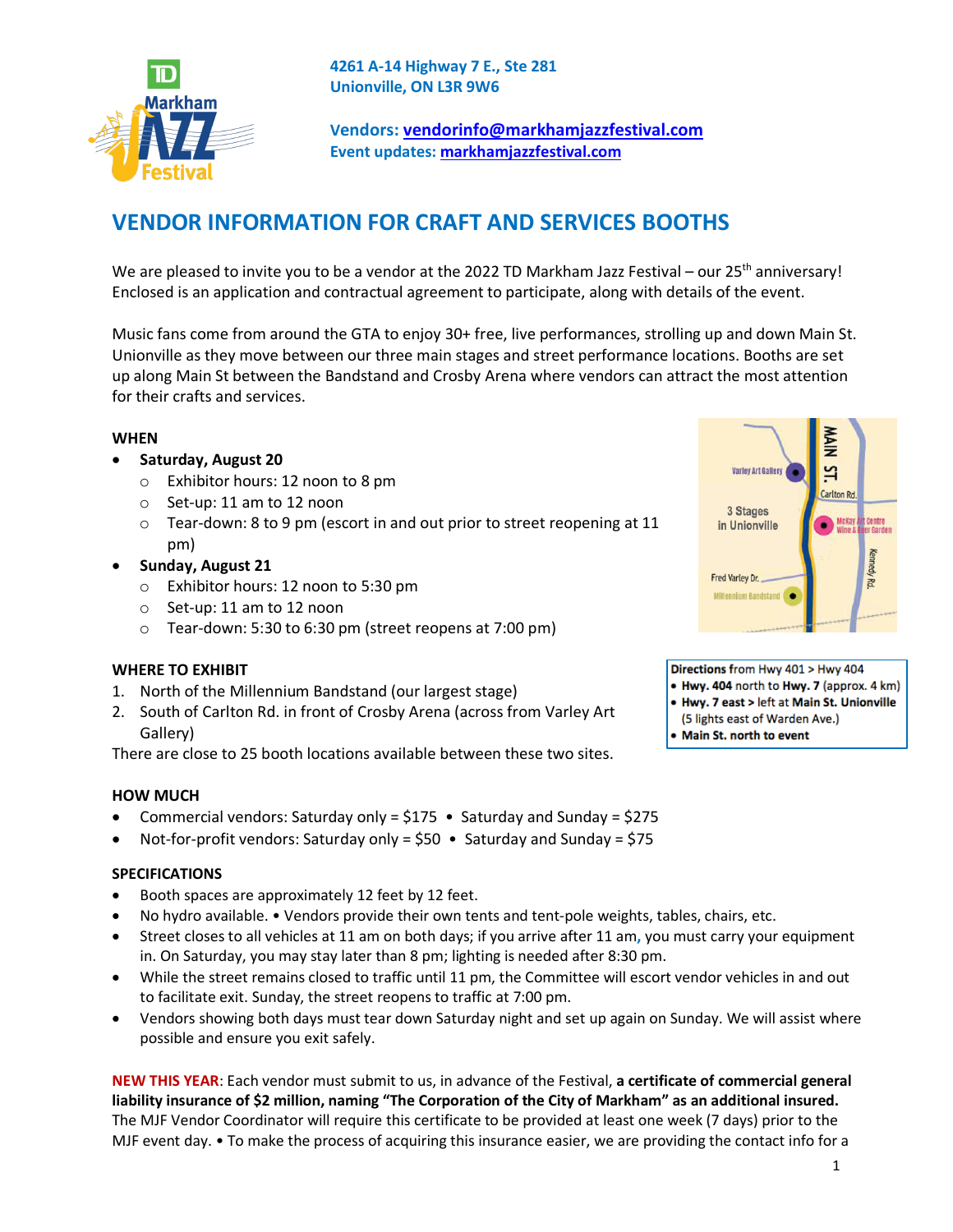

**4261 A-14 Highway 7 E., Ste 281 Unionville, ON L3R 9W6**

**Vendors: vendorinfo@markhamjazzfestival.com Event updates: markhamjazzfestival.com**

local insurance broker who specialize in insuring exhibitors for events such as the Markham Jazz Festival; you may find other sources. We understand the cost of these policies is quite affordable.

**PAL Insurance Brokers www.palcanada.com 1-800-265-8098 ext. 235 Att: Paula Case**

**APPLICATION & PAYMENT:** Please complete the attached "Application and Contractual Agreement" and mail it, or scan and email it to us with your payment. (See next page for details.) By signing this agreement, you agree to be bound by the outlined terms and conditions.

We look forward to your participation!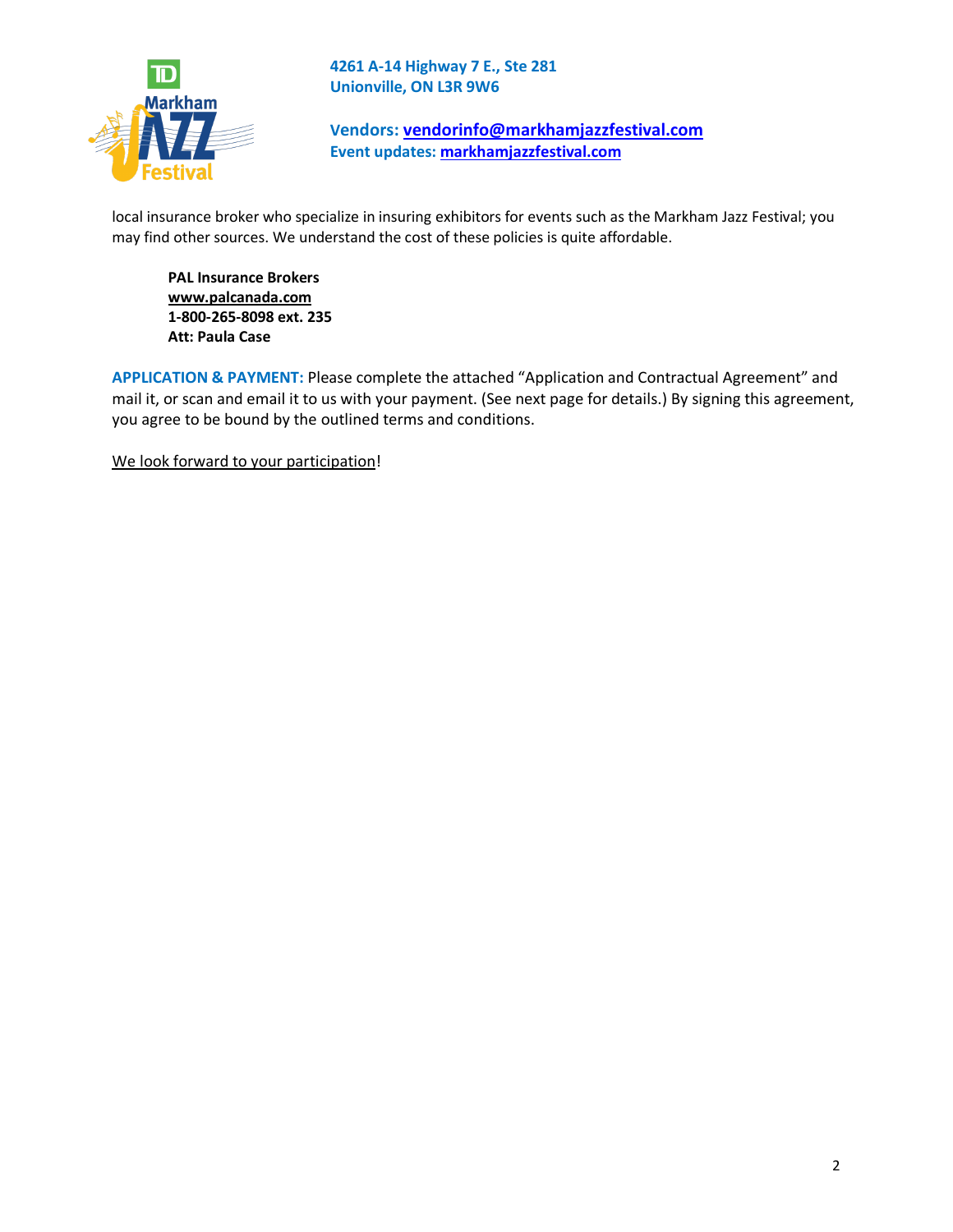

**Vendors: vendorinfo@markhamjazzfestival.com Event updates: markhamjazzfestival.com**

## **CRAFT/SERVICES VENDOR APPLICATION & CONTRACTUAL AGREEMENT FOR PARTICIPATION IN THE 2022 TD MARKHAM JAZZ FESTIVAL**

*Kindly complete this application, sign the second page of the agreement, and return both with your payment.*

| <b>COMPANY NAME:</b>                                         |        |      |  |
|--------------------------------------------------------------|--------|------|--|
| <b>OWNER NAME:</b>                                           |        |      |  |
| ADDRESS:                                                     |        |      |  |
|                                                              | Street | City |  |
| POSTAL CODE:                                                 |        |      |  |
| PHONE:                                                       |        |      |  |
| E-MAIL:                                                      |        |      |  |
| DESCRIPTION OF GOODS/SERVICES TO BE PRESENTED AT YOUR BOOTH: |        |      |  |
|                                                              |        |      |  |

### **APPLICATION & PAYMENT PROCESS**

• Commercial vendors: \$175.00 for Saturday only *OR* \$275.00 for Saturday and Sunday

\_\_\_\_\_\_\_\_\_\_\_\_\_\_\_\_\_\_\_\_\_\_\_\_\_\_\_\_\_\_\_\_\_\_\_\_\_\_\_\_\_\_\_\_\_\_\_\_\_\_\_\_\_\_\_\_\_\_\_\_\_\_\_\_\_\_\_\_\_\_\_\_\_\_\_\_\_\_\_\_\_\_\_\_\_\_\_\_\_\_\_\_

• Not-for-profit vendors: \$50.00 for Saturday only **OR** \$75.00 for Saturday and Sunday

o **If paying online via PayPal, mark this box and pay at**: www.markhamjazzfestival.com/vendor-info You may scan and email your signed application to: vendorinfo@markhamjazzfestival.com or mail it to the address below.

o **If paying by cheque, mark this box, make your cheque payable to "Markham Jazz Festival" and mail it with your completed application to**:

> Markham Jazz Festival 4261 A-14 Highway 7 E., Ste 281 Unionville, ON L3R 9W6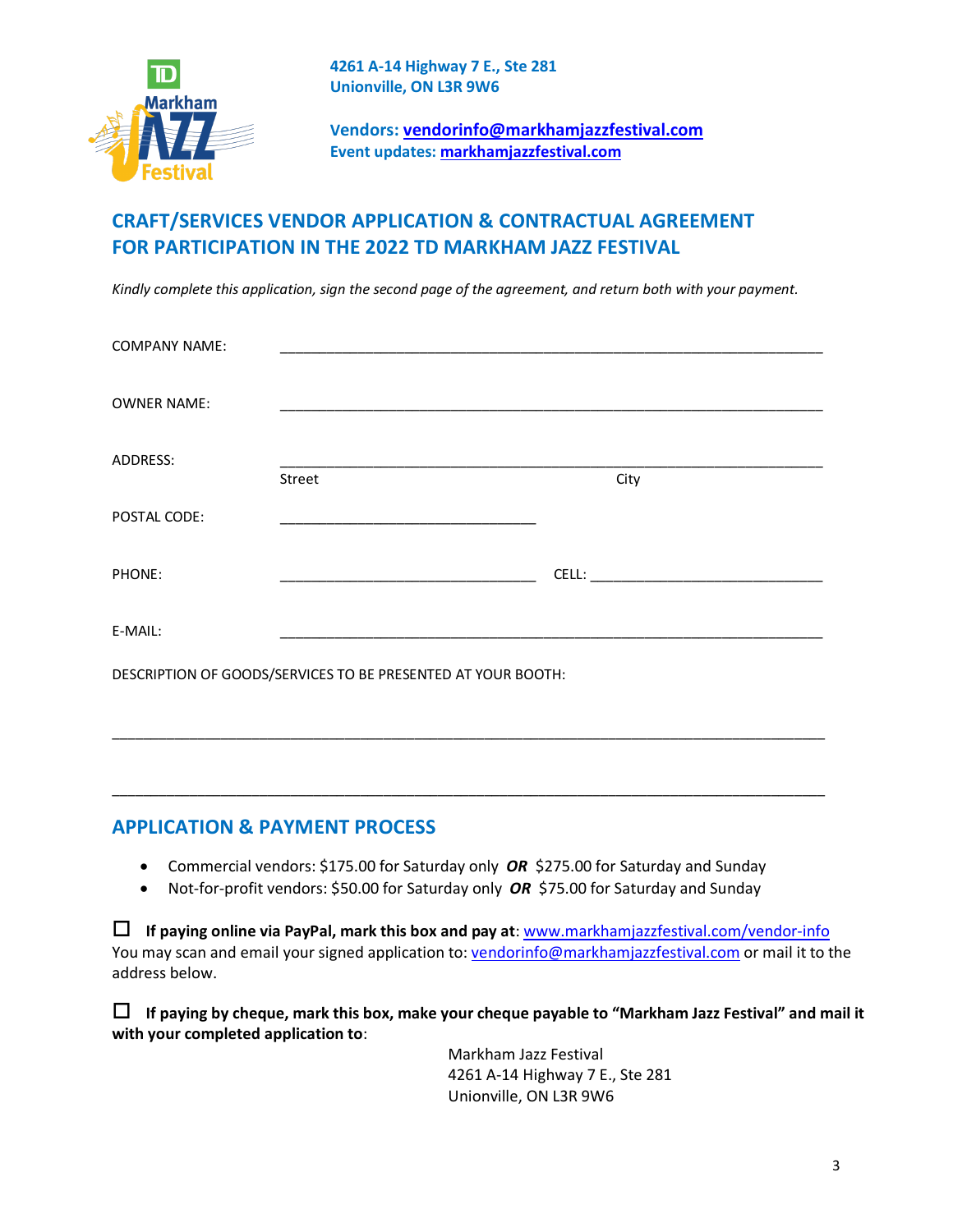

**Vendors: vendorinfo@markhamjazzfestival.com Event updates: markhamjazzfestival.com**

## **CONTRACTUAL AGREEMENT WITH THE TD MARKHAM JAZZ FESTIVAL**

The undersigned hereby makes application to the TD Markham Jazz Festival Committee (hereinafter called the Committee) to operate a CRAFTS/SERVICES/COMMUNITY booth during the TD Markham Jazz Festival on either **Saturday, August 20, 2022 only**, or **both Saturday, August 20 and Sunday, August 21, 2022** according to the undermentioned terms and conditions:

- 1. We will operate a booth(s) (12-ft. by 12-ft.) in a location designated by the Committee as follows: ► Saturday, August 20 from 12:00 p.m. to 8:00 p.m. (option to stay later) If contracted, we will also operate a booth (12-ft. by 12-ft.) as follows:
	- ► Sunday, August 21 between 12:00 p.m. and 5:30 p.m.
- 2. We agree to pay the non-refundable entry fee in advance, with there being no other charges.
- 3. We agree that it will be our responsibility to erect the required facilities and that the Committee shall have the right to approve the appearance and type of booth.
- 4. We agree to be bound by the location of our assigned booth, as determined by the Committee.
- 5. We understand that no hydro or water facilities are provided to any booth. No power generators are allowed.
- 6. We understand that the TDMJF does not provide tables, chairs or tents. Vendors must bring their own requirements.
- 7. We will be responsible for the behavior of our staff and of the public in our booth and will, at all times, maintain a reasonable standard of conduct.
- 8. The TDMJF Committee and its members and affiliates assume no responsibility or liability for any loss, damage or injuries occurring or suffered during the operation of the booth, within the area of operation of the booth, nor does the TDMJF Committee assume any liability or responsibility for financial loss of any kind.
- 9. The Participant hereby waives, releases, and forever discharges the TD Markham Jazz Festival and the Corporation of the City of Markham from and against any and all liability, claims, demands, actions, or causes of action for losses, costs, expenses or damages to property or personal injury (including death) (collectively "Liability") which may result from the Participant's operation of the booth/exhibit space or otherwise in connection with the Participant's participation in the MJF due to any cause whatsoever, including without limitation, negligence, or breach of any statutory or other care of duty on the TDMJF or the City. The Participant further agrees to hold harmless and indemnify the TDMJF representatives from and against any and all Liability which may result from, or is in any way connected with the Participant's operation of the booth/exhibit space or participation in the TDMJF.
- 10. We agree to abide by reasonable rules and regulations as determined by the Committee.